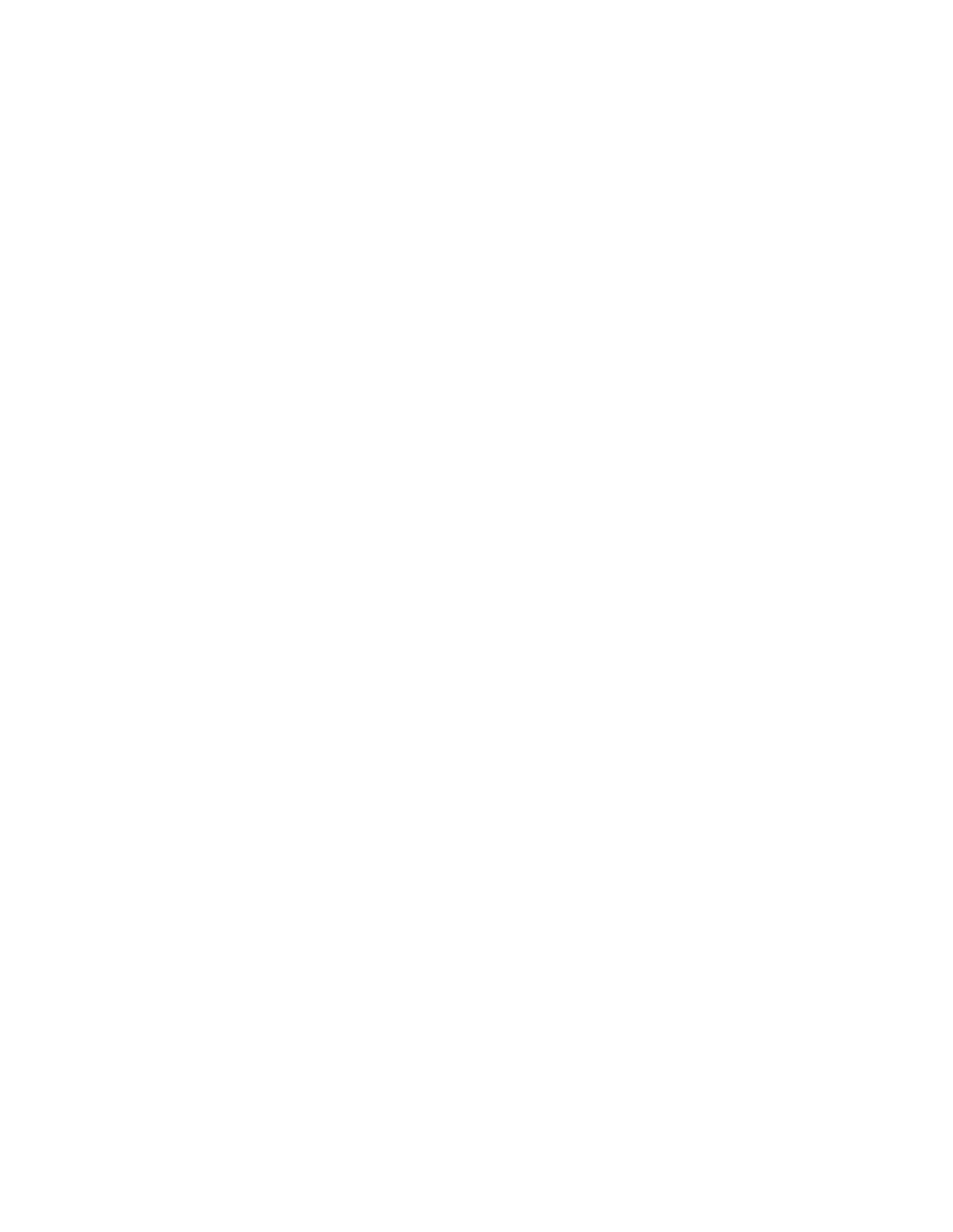## **Training:**

The Entry Supervisor will hold a pre-entry safety briefing with authorized entrants, attendants, and rescue team members to ensure that they understand the hazards, their responsibilities, the safety equipment to be used, and what to do if an emergency situation arises.

University of Cincinnati employees will not be permitted to enter permit-required confined spaces until they have received adequate training and understand all of the information presented. Authorized entrants, attendants, rescue team members, and personnel in charge of authorizing entry shall be trained to work safely in and around permit-required confined spaces. This training will be provided annually and will at a minimum include:

- **First aid and CPR**
- Duties of authorized entry personnel
- **Duties of attendants**
- **Duties of personnel authorizing or in charge of the entry**
- **Duties of personnel responsible for monitoring and emergency rescue**
- Hazard recognition
- Communications
- Safety and personal protective equipment
- Safe operating procedures
- Isolation of energy sources; lockout and tagout procedures
- Atmospheric monitoring

Training records will be maintained by Environmental Health & Safety for a minimum of three (3) years.

### **Buddy System:**

The "buddy system" will be used for entry into permit-required confined spaces. At least one authorized attendant will be stationed just outside the access opening while the space is occupied. Also, an adequate number of rescue personnel will be readily available to respond in an emergency situation. The attendant must:

- Maintain continuous awareness of the activities and well being of the person(s) in the permit space through visual and/or voice contact.
- Be trained, qualified capable, equipped, and ready to summon emergency assistance and to assist in emergency rescue.
- Not enter the permit space or leave the area until another qualified person is on duty.
- Continuously maintain an accurate count of all persons inside the permit space.
- Know of, recognize and monitor for potential hazards inside and outside the confined space.

### **Personal Protective Equipment:**

All PPE must be approved for the hazards of the permit-required confined space.

Entry will be made only with a back-up person present. PPE varies with the work to be performed and the type of atmosphere present. PPE for permit-required confined space entry may include: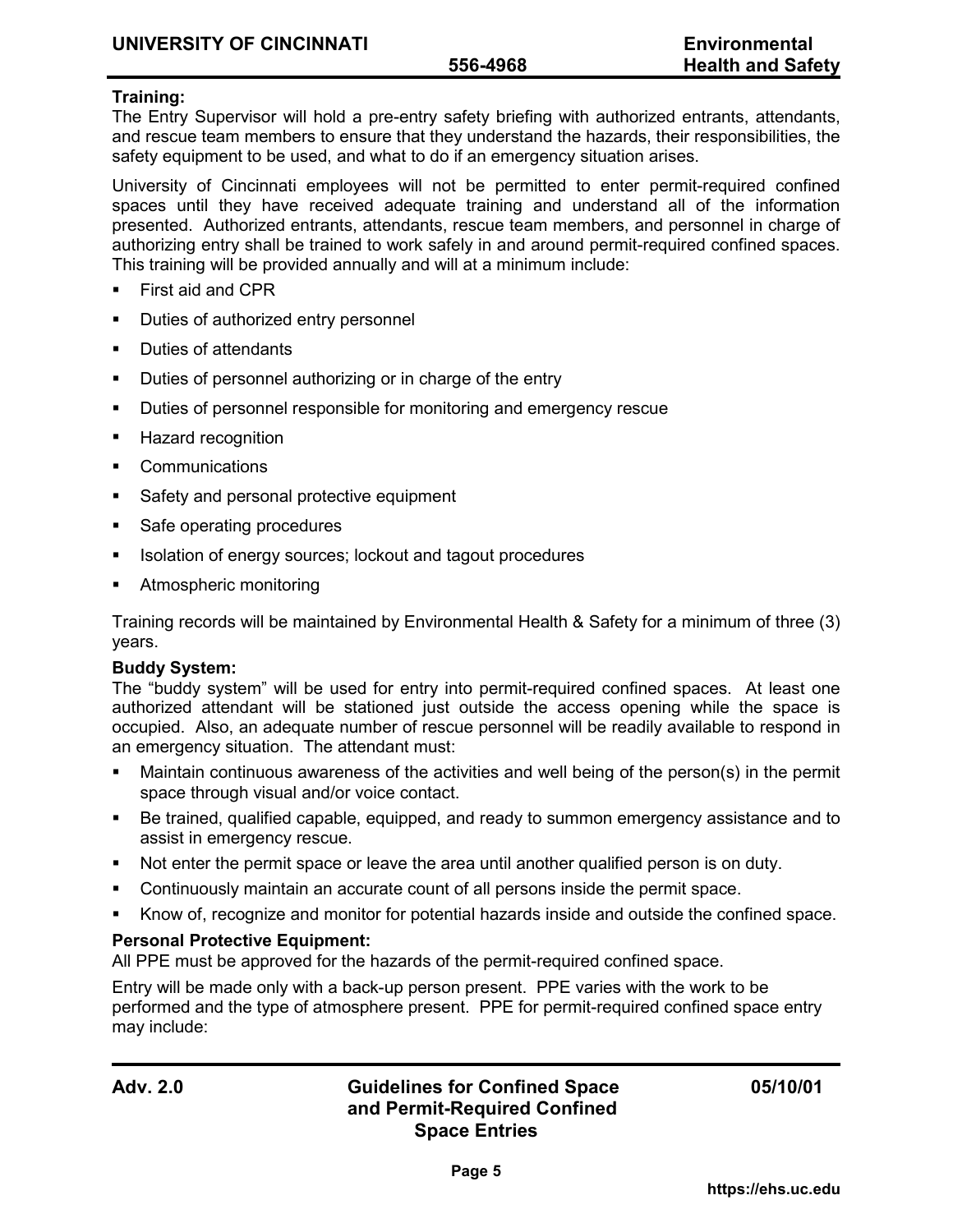- Approved safety glasses (ANSI Z-87.1)
- **Approved steel-toe shoes (ANSI Z-41)**
- Approved hard hat (ANSI Z-89.1)
- Tyvek suit
- Protective gloves
- NIOSH-approved half- or full-face respirator (see Advisory 11.1, "Respiratory Protection Program")
- Approved self-contained breathing apparatus (SCBA) with 5-minute escape cylinder (NIOSH).

## **Purchase of Monitoring and Retrieval Equipment:**

All purchases of monitoring and retrieval equipment are the responsibility of the department maintaining the respective sites.

### **Outside Contractors:**

When outside contractors are utilized by Construction Management, Facilities Management, or other departments/units whose jurisdictions include permit-required confined spaces, the department making arrangements for the work will be responsible for distributing the confined space inventory and site locations to the contractor(s). All contractors must have a comprehensive safety program in place that includes permit-required confined-space operations.

Independent contractors whose work requires entering permit spaces at the University of Cincinnati must submit an acceptable, written permit-confined space program to the department contracting for their services (Construction Management, Facilities Management, etc.).

Contact Environmental Health & Safety project engineers on 556-4968 for assistance with outside contracts.

### **INTERNAL ATMOSPHERIC TESTING AND MONITORING:**

Before an employee enters the permit space, the internal atmosphere shall be tested with a calibrated, direct-reading instrument for oxygen content, for flammable gases and vapors, and for potential toxic air contaminants, in that order. Testing must be conducted by a trained, qualified person using state-of-the-art, direct-reading instruments (oxygen meter, combustible gas meter, organic vapor analyzer, etc.). The instruments must be properly calibrated in accordance with manufacturers' recommendations. University of Cincinnati employees will have atmospheric monitoring equipment calibrated prior to testing confined-space atmospheres and entering a confined space.

Instruments will test for *hazardous atmospheres*:

- Oxygen deficiency (below 19.5%)
- Oxygen enrichment (above 23.5%)
- Flammable or explosive levels (above 10% of the lower flammability level [LFL] or lower explosive limit [LEL])
- **Toxic materials (above PEL, TLV, or REL).**

**No person shall be permitted to enter or remain in a permit-required confined space if a hazardous atmosphere exists or instrument alarms sound.**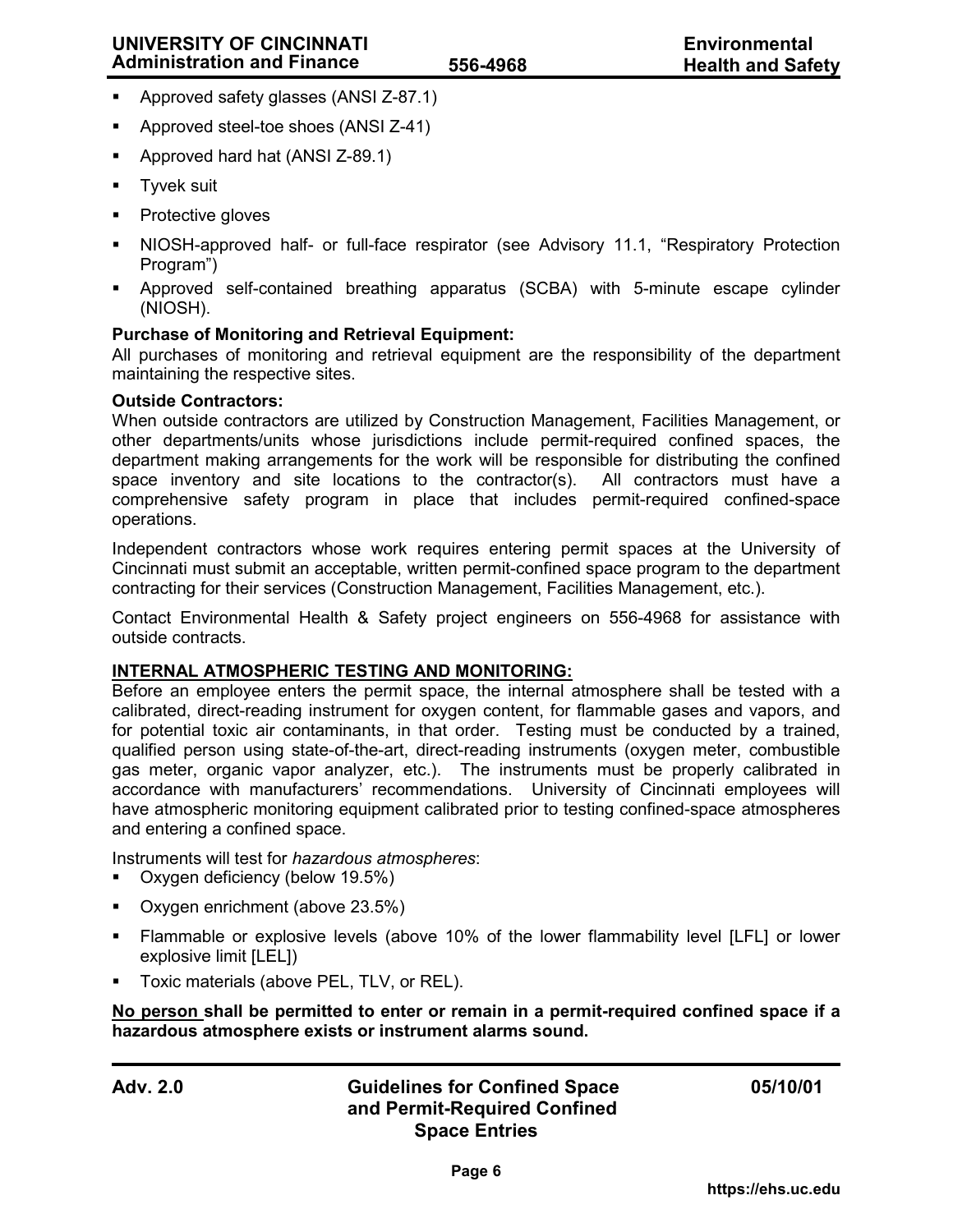If a self-contained breathing apparatus is not worn, oxygen levels will be continuously monitored when the permit space is occupied. The Entry Supervisor will determine if continuous or periodic monitoring for atmospheric contaminants will be conducted to ensure that acceptable conditions are present. Employees who are authorized permit space entrants, or their authorized representatives, shall be provided the opportunity and are encouraged to observe any testing of the space that is conducted prior to entry or subsequent to such entry during the required, periodic monitoring of the space to insure that a safe atmosphere exists within the permit space.

## **INSTRUMENTS:**

Instruments must first be checked in fresh air for a proper zero indication for combustible and toxic gases and 20.9% oxygen indication. Measurements will be taken through an opening in the down wind side of the space at enough locations (minimum of top, middle, and bottom) in the confined space to be representative of the atmosphere within the space. NOTE: Some chemical atmospheres are more or less dense than normal atmospheres.

# **POST- CALIBRATION OF THE TESTING EQUIPMENT SHALL BE PERFORMED TO INSURE ACCURATE EQUIPMENT RESPONSE**

## **HEAT STRESS / COLD STRESS:**

The permit space area should also be evaluated for heat or cold stress as appropriate. Attendants and authorized entrants should know the signs and symptoms of heat/cold stress and take the necessary precautions to protect the worker(s).

## **EMERGENCY CONDITIONS:**

All entries will cease and all University of Cincinnati employees or students will immediately leave the confined space should a non-permit condition exist. This would include alarm signal(s), or other warnings such as employee symptoms of over-exposure, or sudden leaks of liquid or gas. An alarm would be a warning of an unsafe condition such as:

- an audible warning indicating an oxygen-deficient atmosphere (less than 19.5% oxygen); or
- a potential flammable hazard (greater than 10% LEL), or
- a toxic gas alarm greater than 35 ppm carbon monoxide (CO) or a 10 ppm hydrogen sulfide  $(H<sub>2</sub>S)$ , or
- any other means of warning personnel (sirens, signal lines, etc.) of a non-permitted condition.

The permit-required confined space must be made as clean and free as possible of any hazardous materials prior to entry. The space may be pumped out, flushed, purged, steam cleaned, vacuumed, chemically neutralized, or ventilated as long as the methods and materials are compatible with the contents. A review of appropriate Materials Safety Data Sheets (MSDS) should be performed to confirm compatibility.

Positive mechanical ventilation may be used in conjunction with continuous atmospheric monitoring and with emergency rescue precautions in place in permit-required confined spaces with hazardous or potentially hazardous atmospheres. Ventilation equipment must be approved for the conditions and be capable of adequately ventilating the space. The ventilation air source must remain uncontaminated at all times. Mechanical equipment must be intrinsically-safe (non-sparking) where use in potentially explosive environments is expected.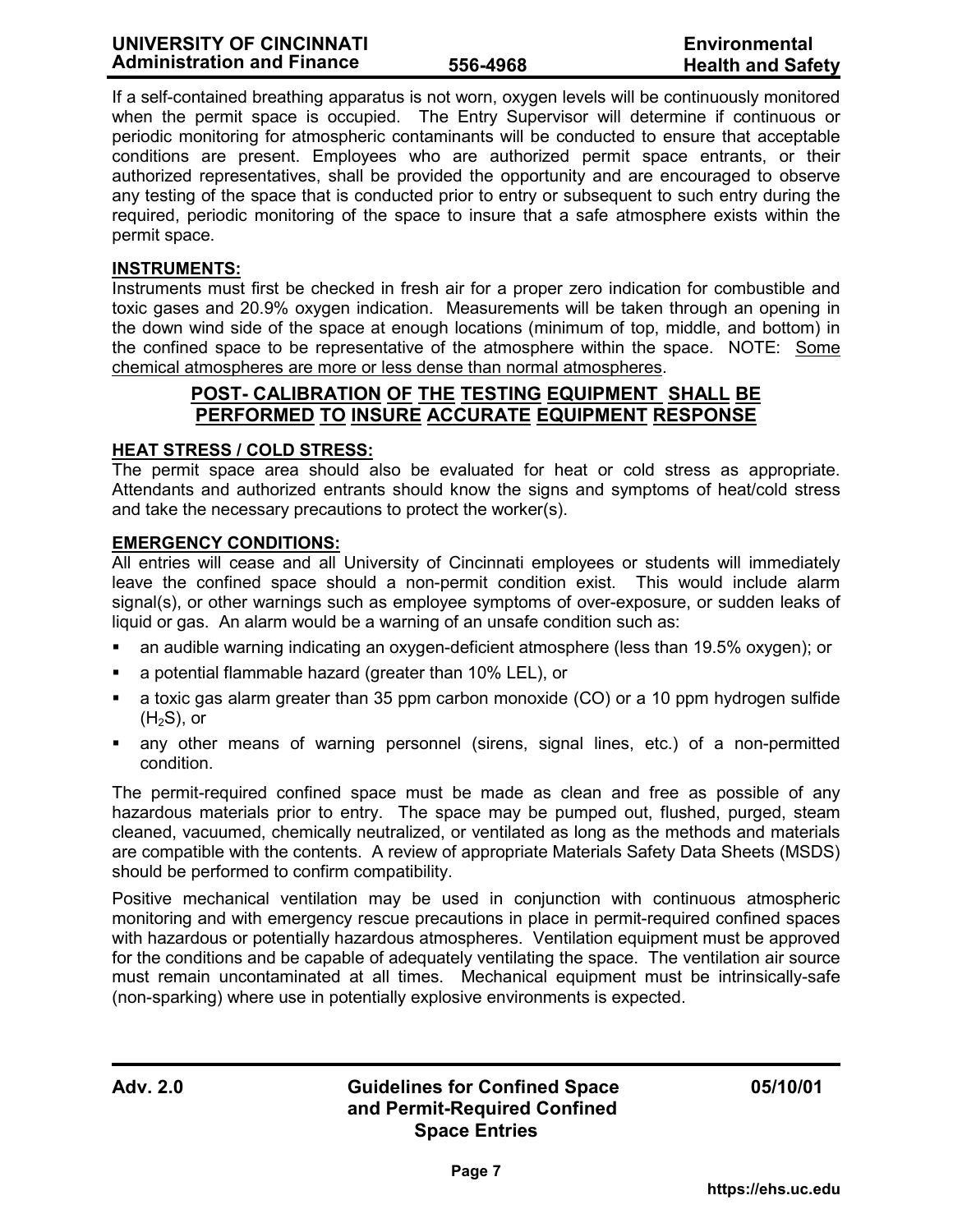Covers, lids, doors, and other objects must be removed or secured to prevent closing or falling into the space and to avoid obstructing the opening. Pedestrian, vehicle, or other barriers should be used as required to protect entrants from external hazards.

Hot-work, e.g., welding, cutting, or burning, in permit spaces must meet the OSHA requirements stipulated in 29 CFR 1910.252(c)(4) including the provision of forced local exhaust ventilation and continuous air monitoring. Gas supply cylinders must not be placed into the permit space area at any time. When hot work operations cease for a period of thirty minutes or more, gas lines must be removed or disconnected outside the confined space.

All contaminated equipment or items removed from the confined spaces should be handled in accordance with established facility decontamination and/or disposal procedures.

All University of Cincinnati employees and students who are performing permit-required confined space entry duties must receive and pass a physical examination administered by University Health Services assuring that they are physically able to perform the activities and use the monitoring, rescue, and respiratory protection equipment.

Respirator users shall be fit-tested and trained in the use of respiratory protection equipment that they will use during normal permit-required confined space activities and emergencies in accordance with the OSHA respiratory protection standard 29 CFR 1910.134 and the University of Cincinnati Respiratory Protection Guidelines described in Advisory 11.1.

Entrants will be briefed on the hazards of the permit space and the purpose of the entry. Each authorized entrant, or the entrant's authorized representative, is to be provided an opportunity to observe the pre-entry testing and any subsequent testing or monitoring of the permit space(s).

The department head, or other designated individual, issuing the permit must ensure that rescue personnel are notified and available to respond in a timely manner considering the hazard(s) identified in the permit space prior to anyone entering the space.

Appropriate measures to prevent unauthorized entry will be implemented. These measures include, but are not limited to: barricades, posting a guard, physical, mechanical, or other means. The permit space must not remain open and unattended unless other means of safeguarding the permit space are employed to prevent unauthorized entry.

Entrants must wear personal protective equipment (PPE) that is appropriate for the specific hazards. All entrants must be properly trained and fitted to wear PPE under the conditions of the work and be medically cleared to do so.

### **RESCUE AND EMERGENCY SERVICES:**

Directors and Supervisors of departments/units having permit-required confined spaces within their areas of jurisdiction should refer to §1910.146 (k) and non-mandatory Appendix F "Rescue Team or Rescue Service Evaluation Criteria" to insure that plans to use local fire departments for rescue services are properly coordinated with local fire department representatives. It is essential to evaluate a prospective rescuer's ability to respond to a rescue summons in a timely manner considering the hazards identified. The definition of "timely" will vary according to the specific hazards involved in each entry.

**Note:** OSHA Standard 1910.134 "Respiratory Protection" §(g)(3) requires that a standby person or persons be stationed at the entry site capable of immediate action to rescue employees wearing respiratory protection while in work areas defined as Immediately Dangerous to Life and Health (IDLH).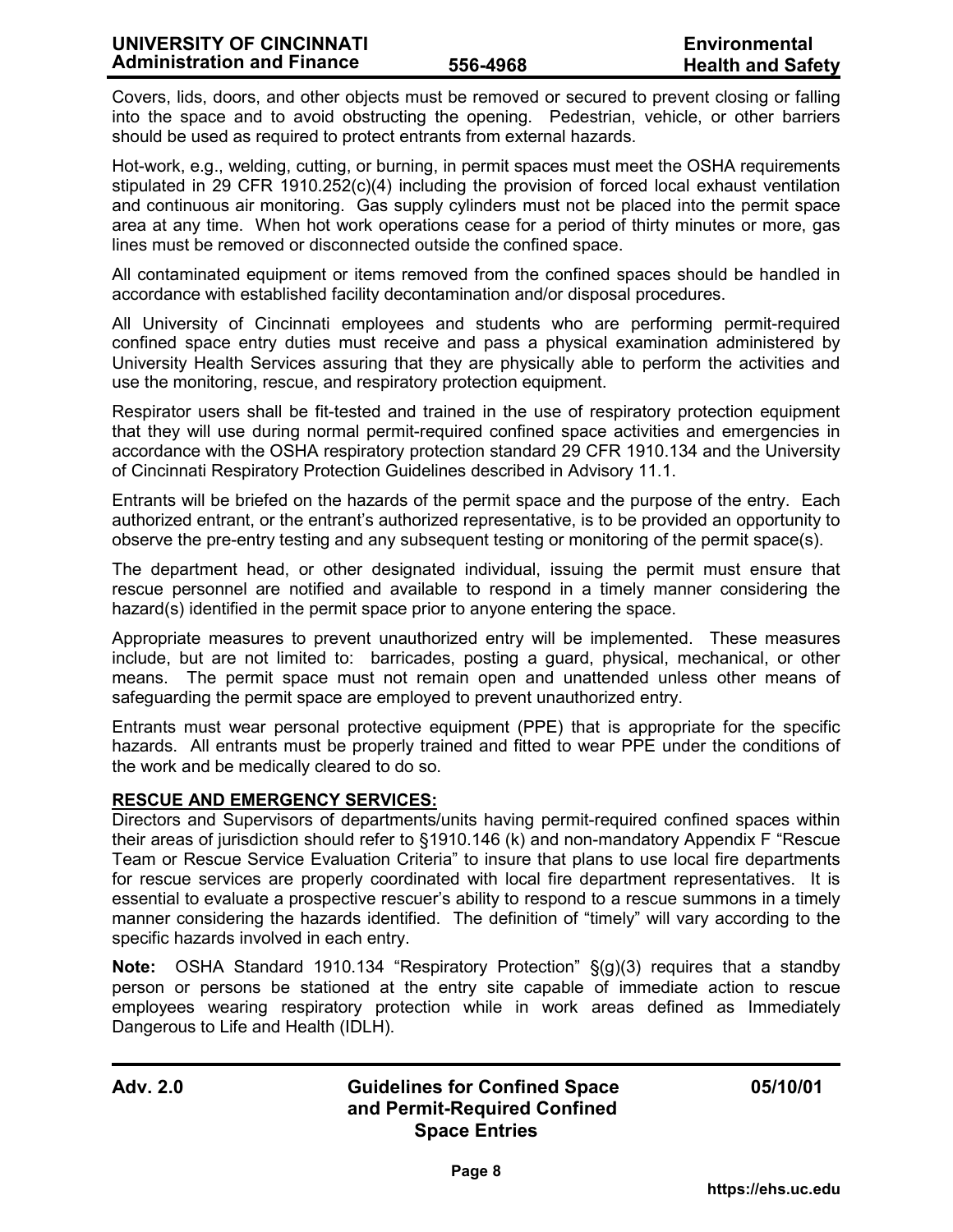Emergency rescue plans are to be made prior to entering a permit-required confined space. All emergency rescue personnel and equipment must be readily available. Emergency rescue techniques should be practiced outside of the confined space whenever possible. **Under no circumstance should a confined space attendant enter the space to attempt a rescue alone.** The rescue team must be fully equipped and prepared to complete a rescue.

## **Rescue Team:**

The rescue team will consist of qualified, trained individuals that have been informed of the work activity and hazards of the permit space. They will be equipped and ready to perform rescue during the permit space entry. The rescue team must practice performing confined space rescue operations at least once every twelve months. If outside response personnel are used to assist in the rescue of confined space entrants, they must be informed of the hazards prior to entering the permit space.

### **Minimum Rescue Procedures:**

Rescue procedures should be defined prior to allowing entry into a permit-required confined space. Review the following:

- $\checkmark$  Ensure that appropriate rescue equipment is present at the entrance of the permit space or is immediately available for the rescue team.
- $\checkmark$  If the employees entering the permit space are wearing a safety harness or wrist harness attached to lifelines, make certain their harness is secured and tied-off.
- $\checkmark$  If safety harnesses and lines are not feasible, determine an alternative means of rescue.
- $\checkmark$  Make sure the rescue team has been notified prior to starting entry activities and is able to effect the rescue within a reasonable time.
- $\checkmark$  Make plans for summoning outside emergency response assistance authorities, e.g., emergency medical assistance.
- $\checkmark$  In the event of an emergency, Attendants must observe entrant(s) until help arrives. A single Attendant may not enter a permit space to attempt a rescue or leave the area before help arrives.
- $\checkmark$  Attempt to identify the cause of an emergency so that proper response action can be taken.
- $\checkmark$  Be prepared to prevent additional entry personnel from entering the permit space if a hazardous condition or emergency situation occurs

### **RECORDS:**

All testing, monitoring, and calibration records must be kept on file for a minimum of three (3) years.

## **ADDITIONAL RESOURCES:**

[http://www.cdc.gov](http://www.cdc.gov/niosh/)/niosh/

[http://www.osha.gov/comp-links.html](http://www.osha.gov/)

## <http://www.osha-slc.gov/SLTC/confinedspaces/index.html>

NIOSH Publication No. 86-110 *Preventing Occupational Fatalities in Confined Spaces* NIOSH Publication No. 80-106 *Criteria for a Recommended Standard…Working in Confined Spaces*.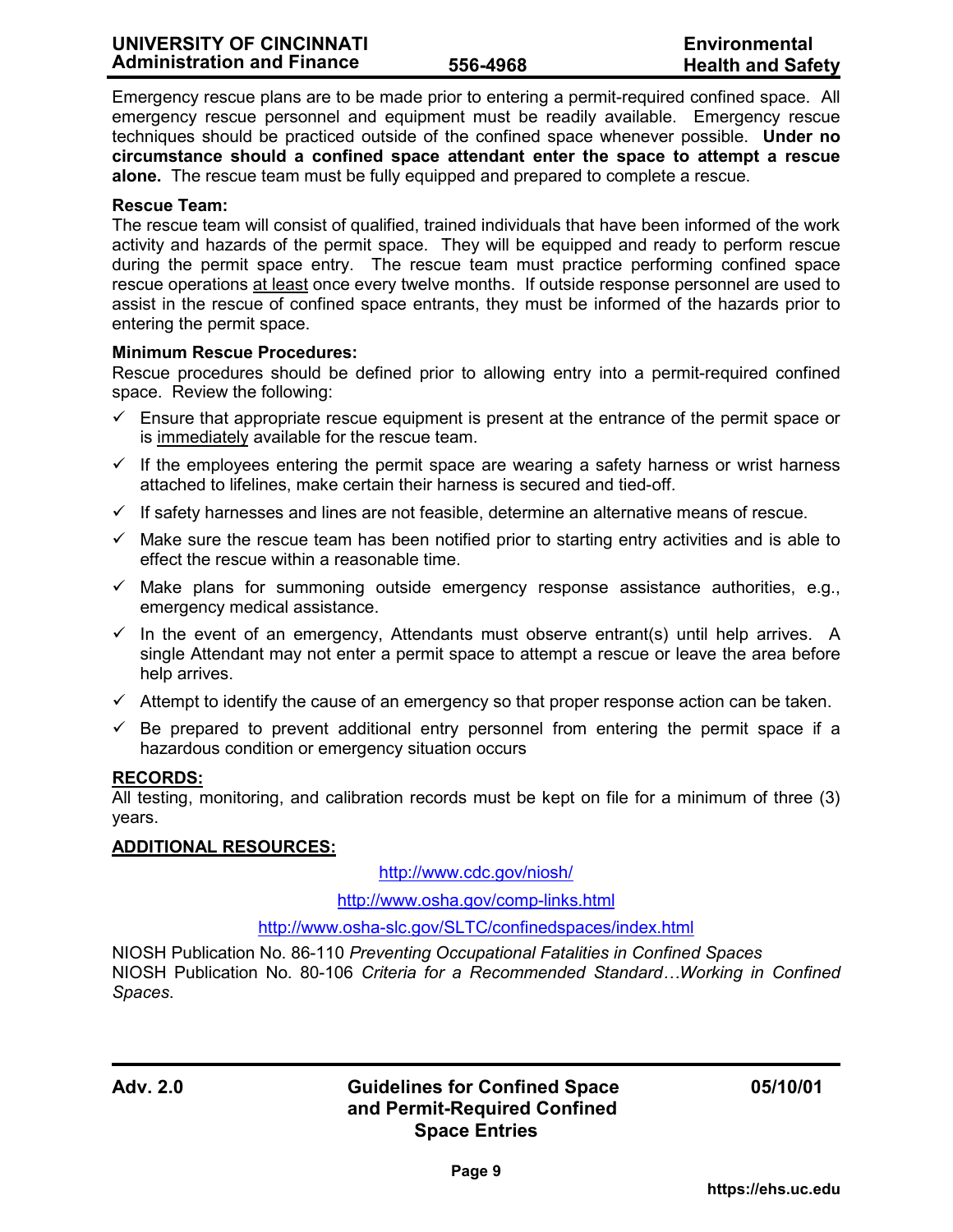## **APPENDIX A**

**CONFINED SPACE INVENTORY**

**Academic Areas**

| <b>BLDG. CODE</b> | <b>SPACE LOCATION</b>                         | <b>TYPE OF SPACE</b>                            | <b>PERMIT</b>  |
|-------------------|-----------------------------------------------|-------------------------------------------------|----------------|
|                   | ALMS Room 500C                                | Return air duct chase                           |                |
|                   | ALMS Intake wells for AC-7                    |                                                 |                |
|                   | ALMS Access in duct work for AC-8             |                                                 |                |
|                   | ALMS Behind fan AC-8                          |                                                 |                |
|                   | ARMRY   East & west mechanical room           | Crossover tunnel between the rooms              | No             |
|                   | ARMRY East & west                             | Horizontal pipe run off mechanical<br>room      | Yes            |
|                   | BALDW Off Room 436                            | Old building ventilation shafts                 | No             |
|                   | BLEGN Room 101A entry to chase                | Crawl space tunnel for steam & water<br>pipes   | No             |
|                   | CASCI Outside along Victory Pkwy.             | Domestic water pits (3)                         |                |
|                   | CASCI Boiler room                             | Manhole, electrical service                     |                |
|                   | CRSLY   Rms. 1603A & 1606                     | Chase                                           | No             |
|                   | CRSLY   Rms. 1500, 1501-C, 1504, 1505, 1509   | Chase                                           | No             |
|                   | CRSLY Rms. 1301, 1301B, 1302, 1307-D, 1308    | Chase                                           | No             |
|                   | CRSLY Rms. 1101, 1102, 1103, 1107, 1108, 1109 | Chase                                           | No             |
|                   | CRSLY Rms. 1110, 1115, 1117, 1118, 1121       | Chase                                           | No             |
|                   | CRSLY   Rms. 900, 901, 902, 903, 907, 908     | Chase                                           | No             |
|                   | CRSLY Rms. 700, 704, 705, 708, 710, 711       | Chase                                           | No             |
|                   | CRSLY   Rms. 500, 502, 503, 506-B, 508        | Chase                                           | No             |
|                   | CRSLY Rms. 300, 302, 304, 310, 312, 313       | Chase                                           | No             |
|                   | CRSLY   Floors 15, 13, 11, 9, 7, & 5          | Duct chase across from elevator                 | No             |
|                   | EDNGR Driveway northeast                      | Electrical pit                                  | No             |
|                   | EDWRDS Pit for steam                          | Condensate & chilled water entry / exit         | Yes            |
|                   | HPB   HPB North Wing to Kettering North Wing  | <b>Utility tunnel</b>                           | N <sub>o</sub> |
|                   | HPB South Wing, G-Level                       | Crawl space, dirt floor, 6 ft. high             | No             |
| <b>HPB</b>        | Off Main Hallway                              | Tunnel                                          | No             |
| <b>HPB</b>        |                                               | Tunnel leading to Holmes Hospital               | No             |
|                   | HPB Front yard and side yard                  | Manholes (2)                                    | Yes            |
|                   | <b>KETTRG</b> Room B-5                        | Mechanical room sump                            |                |
|                   | <b>KETTRG</b> Room B-9                        | Crawl space, dirt floor, 4- 8 ft. high          | No             |
|                   | KETTRG Front yard                             | Manhole                                         | Yes            |
|                   | KETTRG Side yard, west                        | Manhole for lab waste neutralization<br>sump    |                |
|                   | KETTRG Side yard, west                        | Manhole for storm water retention tank          |                |
|                   | KETTRG Side yard, west                        | Air intake structure, 25 ft. deep               | No             |
|                   | <b>KETTRG</b> NW corner outside               | Manhole, electric feeders (high<br>voltage)     |                |
|                   | KETTRG   Yard outside, along north wall       | Electrical pit                                  | Yes            |
|                   | LANGSM 6th floor near Stairway 13             | Pipe chase                                      | No             |
|                   | LAUR Under main mechanical room floor         | Outdoor air intake                              |                |
|                   | LNDR Access door to Return Air Fan #1         |                                                 |                |
|                   | LNDR Access door to AC-2                      | Return ducts for fire damper and mix-<br>damper |                |
|                   | LNDR Access door to Return Air Fan #2         |                                                 |                |
|                   | LNDR Access door to AC-3                      |                                                 |                |
|                   | LNDR Room 002-B                               | Duct for fire damper                            |                |
|                   | LNDR Ground level, unexcavated                | Storage room                                    | No             |
|                   | LNDR Ceiling above restrooms                  | Access door to piping                           | No             |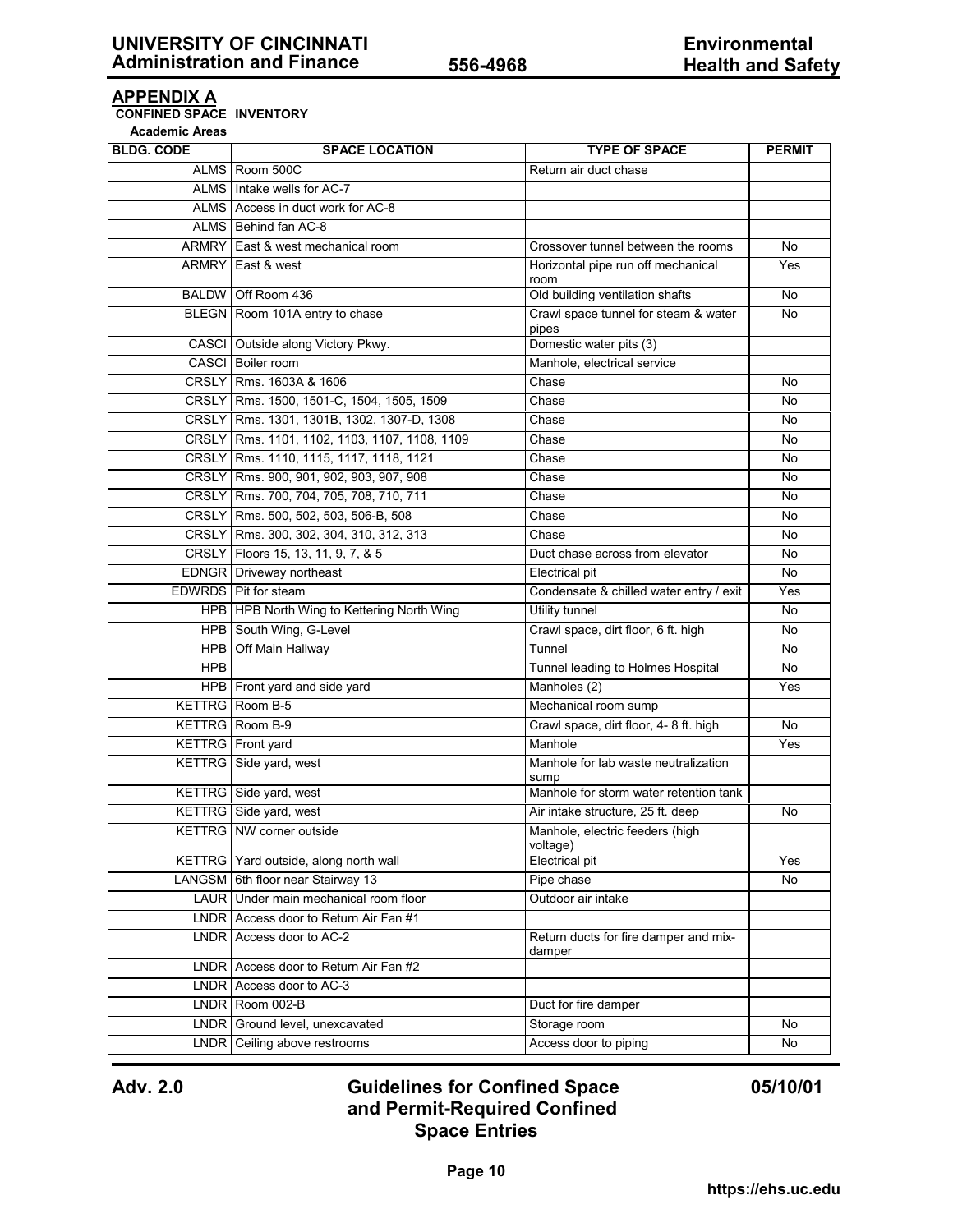# **UNIVERSITY OF CINCINNATI**<br> **Administration and Finance Environmental**<br> **Environmental**<br> **Environmental Administration and Finance 556-4968**

|                        | LNDR 1st floor                           | Access door for fire damper                       |     |
|------------------------|------------------------------------------|---------------------------------------------------|-----|
|                        | LNDR Rooms 214 or 222, entry             | Duct chase                                        |     |
|                        | LNDR Room 211                            | Access door in ceiling for fire damper            |     |
|                        | LNDR G-06 & elevator                     | Unfinished room storage-entry hatch,<br>back wall |     |
|                        | <b>LOGAN</b> Basement                    | Crawl space, concrete                             | Yes |
|                        | MCM Room 48, entry from                  | Tunnel for steam and water pipes                  |     |
|                        | MSB Sub-receiving level                  | Tunnel                                            | No  |
|                        | MSB-outside Parking area of driveway     | Brine tanks for salt water / softener             | Yes |
|                        | MSB Multiple                             | Blind utility cores (survey in process)           | No  |
| $MSB$ ?                |                                          | Vent pipe chase                                   | No  |
|                        | MSB   Kresge Auditorium, E & R levels    | Hatch solid ceiling fire walls and tunnel         | No  |
| MSB-outside   ?        |                                          | Electric and water meter manholes                 | Yes |
| MSB <sub>1</sub> ?     |                                          | Acid-waste drain sump                             | Yes |
|                        | MSB R-Level animal quarters              | Space above plaster ceiling under floor<br>slab   | No  |
|                        | NIPP-outside Sidewalk manhole            | Entry to steam tunnel                             |     |
|                        | OSHRN North, south, and east             | Unexcavated crawl space                           | No  |
|                        | <b>PROCTR</b> Basement                   | Horizontal pipe run                               | No  |
|                        | PROCTR G-Level overhang                  | 2 ft. high entry to pipe chase                    | No. |
|                        | RHODES   Rms. 407B & 407C                | 4th floor mechanical room                         | Yes |
|                        | RHODES   Rm. 1003                        | Roof still room                                   | No  |
| RHODES 9th Floor       |                                          | Hood fan sheets access areas                      | No  |
|                        | RHODES   Room 902                        | Hood fan chase                                    | Yes |
|                        | RVSCL Ceiling above Rms. 823A--823D      | Animal rooms                                      | No  |
|                        | RVSCL Access door for fan, AC 1-11       |                                                   |     |
|                        | RVSCL Access door for fan, AC 1-10 (2)   |                                                   |     |
|                        | RVSCL Room 819                           | Area behind autoclave                             |     |
|                        | RVSCL Room 821-B                         | Chase                                             |     |
|                        | RVSCL Stairwells, both                   | Area above ceilings                               |     |
|                        | RVSCL Chase Rm. 731 in all restrooms     | Access hatch to pipes                             | No  |
|                        | RVSCL Rooms 614A & 614B                  | Chase                                             |     |
|                        | RVSCL Duct on AC-15 for fire damper      |                                                   |     |
|                        | RVSCL Rms. 412, 417, 422A                | Chase                                             |     |
|                        | RVSCL Rms. 420S, 429F, 429H, 429V, & 431 | Chase                                             |     |
|                        | ROTC Crawl space under most of building  | Water supply and drain lines                      | Yes |
|                        | SRU 1st floor                            | Crawl space above plastered ceiling               | No  |
| <b>VARIOUS</b> Streets |                                          | Manholes--investigation in process                |     |
| <b>WHERRY</b>          | Mechanical room & basement               | Crawl space, dirt floor, 4 ft. high inside        | No  |
|                        | WHERRY Front yard                        | Manholes (2)                                      | Yes |
|                        | WILSON Access door in 191-B stair        |                                                   |     |
|                        | WILSON Rms. 215 & 216                    | Area above ticket booth                           | No  |
|                        | WILSON Rms. 311A & 311B                  |                                                   |     |
|                        | WILSON Upper part of Room 405-A          |                                                   | No  |
|                        | WILSON   Rms. 111, 111A--111C            | Mechanical room and utility areas                 |     |
|                        | WLFSN Air intake for AC-10               |                                                   |     |
|                        | <b>WLFSN</b> Dust collector              |                                                   |     |
|                        | WLFSN 3rd & 5th floor mens' restrooms    | Above ceiling pipe chase                          | No  |
|                        | WLFSN 4th & 6th floor women's' restrooms | Above ceiling pipe chase                          | No  |
|                        | WLFSN 7th floor mechanical room          | Pipe chase                                        |     |
|                        | ZIMMR Rm. 315 mechanical room            | Utility supply tunnel                             | No  |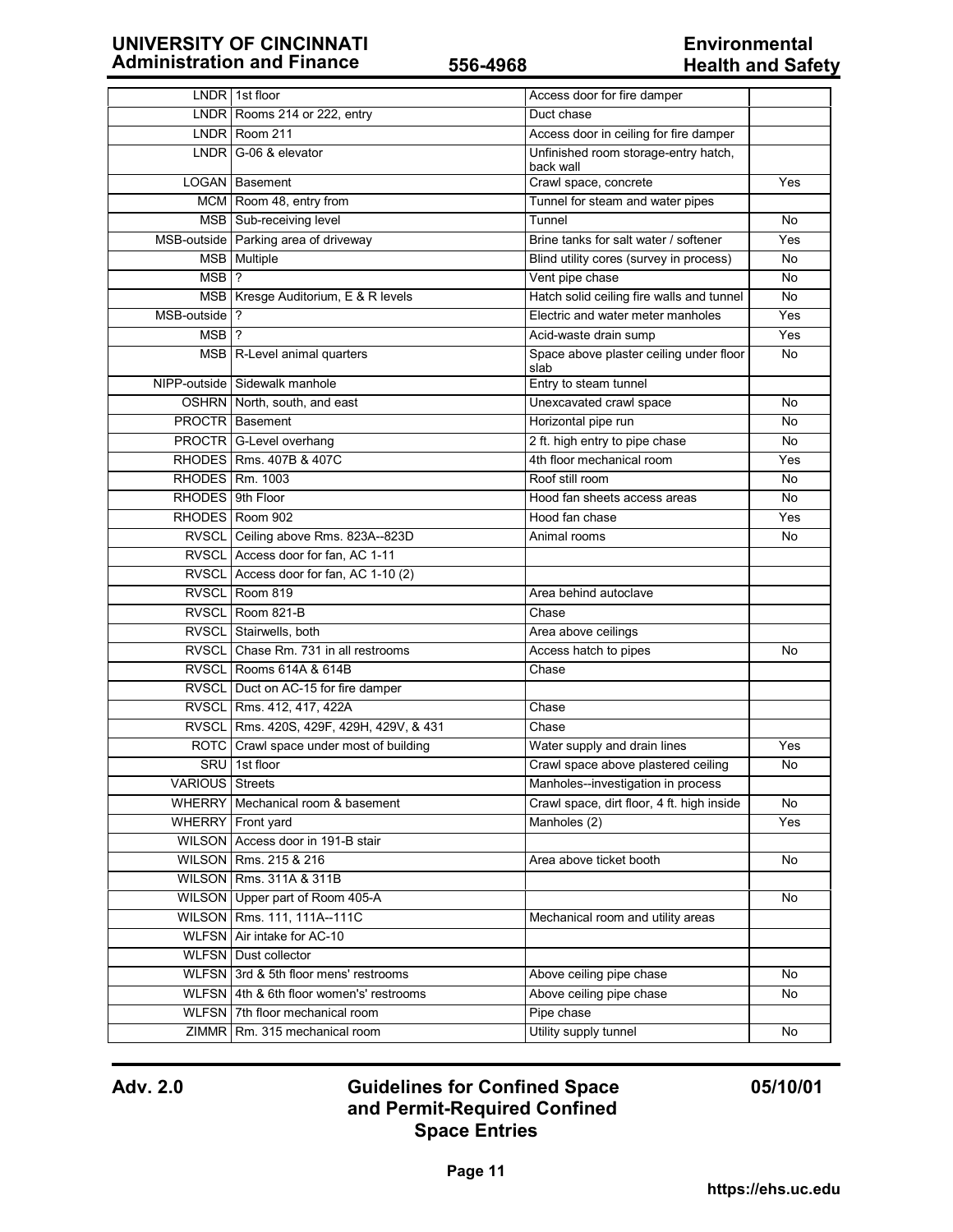# **UNIVERSITY OF CINCINNATI** 656-4968 **Environmental**<br> **Environmental Administration and Finance Environmental Environmental Environmental Environmental Environmental Environmental Environmental Env Administration and Finance 556-4968**

|                               | ZIMMR Above Zimmer Auditorium                            | Space above ceiling                            |               |
|-------------------------------|----------------------------------------------------------|------------------------------------------------|---------------|
|                               |                                                          |                                                |               |
|                               |                                                          |                                                |               |
| <b>CONFINED</b>               |                                                          |                                                |               |
| <b>SPACES--UTILITY</b>        |                                                          |                                                |               |
| <b>PLANTS</b>                 | <b>BUILDING SPACE LOCATION</b>                           | TYPE OF SPACE                                  | <b>PERMIT</b> |
|                               |                                                          |                                                |               |
|                               |                                                          |                                                | Yes           |
|                               | E&W CU Plant Ground level air intake, supply side of fan | Duct, fresh air intake, fan #1 & #2<br>boilers |               |
|                               | E&W CU Plant   Boiler #1 & #2, ground level              | Water wall drums (2) north & south             | Yes           |
|                               | E&W CU Plant Boiler #1 & #2, ground level                | Gas/oil combustion chamber (furnace)           | Yes           |
|                               | E&W CU Plant Boiler #1 & #2, ground level                | Steam drum                                     | Yes           |
| E&W CU Plant   Boiler #1 & #2 |                                                          | Deck above ground floor economizer             | Yes           |
|                               | E&W CU Plant   Boiler #1, ground level                   | Wind box (duct)                                |               |
|                               | E&W CU Plant Boiler #2, ground level                     | Wind box (duct)                                |               |
|                               | E&W CU Plant Boiler #1 upper catwalk                     | Duct breeching going out to stack              | Yes           |
|                               | E&W CU Plant Upper deck, north side of plant             | Deaerator tank                                 | Yes           |
|                               | E&W CU Plant Below deaerator tank                        | Heater tank holds water                        | Yes           |
|                               | E&W CU Plant Ground level, north end                     | Water softener tanks for City water (3)        | Yes           |
|                               | E&W CU Plant Ground floor, northeast                     | Brine storage tank                             |               |
|                               | E&W CU Plant Ground level, northeast                     | Tank #1 condensate softener tank               | Yes           |
|                               |                                                          | (polishing)                                    |               |
| E&W CU Plant Ground floor     |                                                          | Soft water tank                                |               |
|                               | E&W CU Plant Ground floor, north side                    | Condensate tank                                |               |
|                               | E&W CU Plant Below grate in floor, ground level          | Pit for supply steam                           | No            |
|                               | E&W CU Plant Entrance (East End) to main utility tunnel  | Sump pit                                       | Yes           |
| E&W CU Plant Lower level      |                                                          | Compressed air tank (instrument air)           | Yes           |
| E&W CU Plant Lower level      |                                                          | Air receiver tank (service air)                | Yes           |
| E&W CU Plant Lower level      |                                                          | Sump pit                                       | Yes           |
|                               | EC Power Plant North end of firing lane                  | tank                                           | Yes           |
|                               | EC Power Plt. 3rd level mezzanine                        | Deaerator tanks (2)                            | Yes           |
|                               | EC Power Plt. Ash pit for boiler #4, basement            | Ash pit                                        | Yes           |
|                               | EC Power Plt. Boiler #4, basement                        | Fly ash hopper                                 | Yes           |
|                               | EC Power Plt. Boiler #5, ground level                    | Exhaust gas ductway                            | Yes           |
|                               | EC Power Plt. Boiler #5, ground level                    | Exhaust duct under economizer                  | Yes           |
| EC Power Plt. Boiler #4       |                                                          | Firebox/combustion chamber                     | Yes           |
| EC Power Plt. Boiler #4       |                                                          | Fly ash cinder reinjection hopper              | Yes           |
|                               | EC Power Plt.   Boiler #3 basement                       | Soot blower air tank                           | No            |
|                               | EC Power Plt.   Boiler #3 basement                       | Fly ash hopper                                 | Yes           |
|                               | EC Power Plt.   Boiler #4, basement                      | Boiler #4 sump                                 | Yes           |
| EC Power Plt. Boiler #5       |                                                          | Firebox/combustion chamber                     | Yes           |
|                               | EC Power Plt.   Boiler #3 basement                       | Blowdown tank sump                             | Yes           |
|                               | EC Power Plt. Boiler #4, lower steam drum                | Steam drum                                     |               |
|                               | EC Power Plt.   Boiler #2, exhaust duct after economizer | Exhaust duct                                   | Yes           |
|                               | EC Power Plt. Boiler #2, south side, ground level        | Flue gas duct                                  | Yes           |
|                               | EC Power Plt. Boiler #2, east side                       | Mud drum area                                  | Yes           |
|                               | EC Power Plt. North end of firing lane                   | Brine tank for water softener                  |               |
|                               | EC Power Plt. Boiler #2 exhaust duct, top, west side     | Exhaust duct                                   | Yes           |
|                               | EC Power Plt. Grate area of boiler #3 between grates     | Grate                                          | Yes           |
| EC Power Plt. Boiler #3       |                                                          | Firebox/combustion chamber                     |               |
|                               | EC Power Plt. Boiler #3, ground level                    | Firebox, boiler #3, west side at ash pit       | Yes           |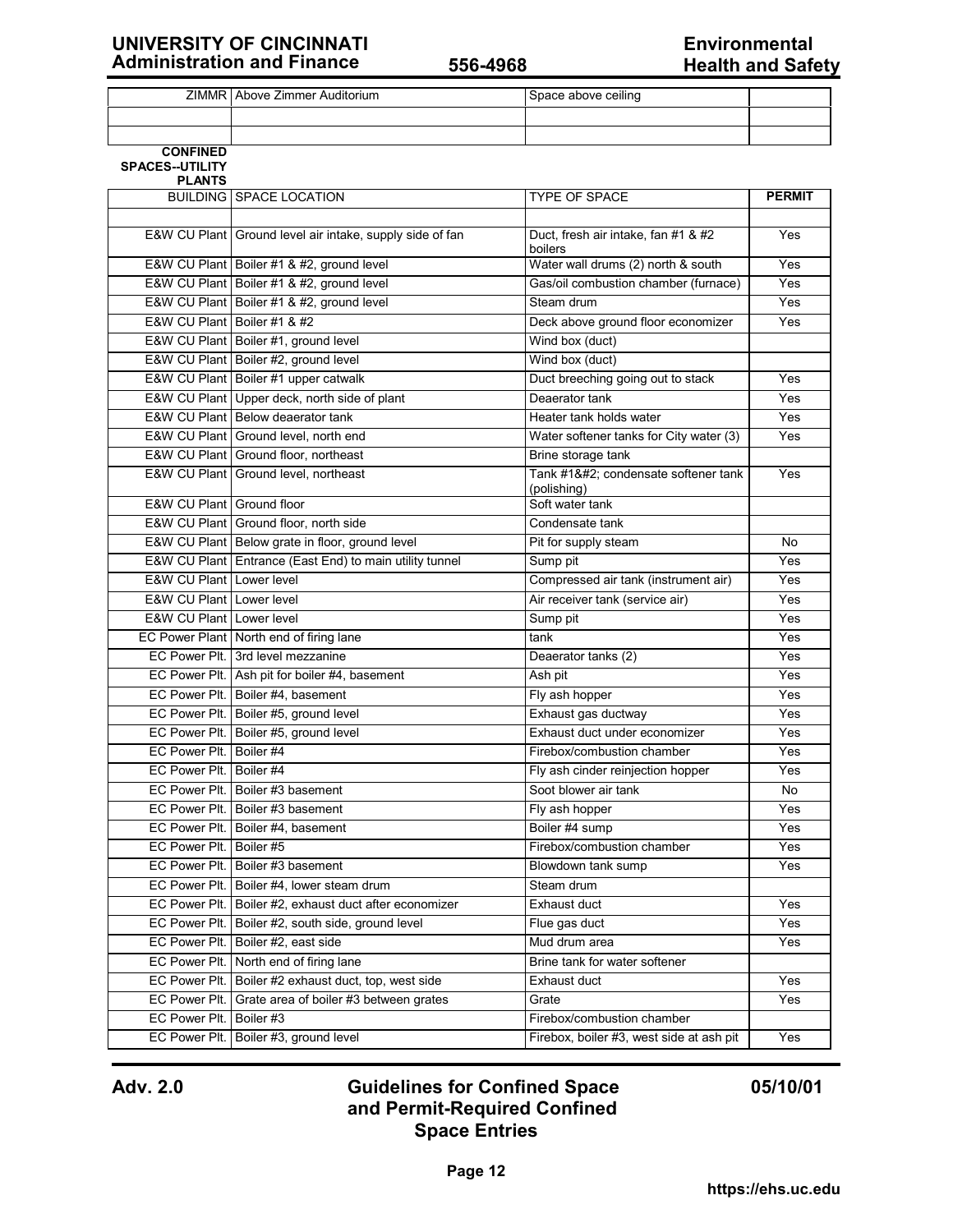|                              | EC Power Plt. Boiler #3, gas passage entrance                             | Exhaust gas passage                                   | Yes |
|------------------------------|---------------------------------------------------------------------------|-------------------------------------------------------|-----|
|                              | EC Power Plt. Boiler #3, east side                                        | Cinder return hoppers (2), north &<br>south           | Yes |
|                              | EC Power Plt. Boiler #5, 3rd level                                        | Steam drum                                            | Yes |
|                              | EC Power Plt. Between ground and 2nd level                                | Hopper feeding Boiler #5                              | Yes |
|                              | EC Power Plt. Boiler #5, 3rd level                                        | Duct before economizer tubes                          | Yes |
|                              | EC Power Plt.   Boiler #4, 3rd level                                      | Duct for flue gas after tertiary filter               | Yes |
|                              | EC Power Plt.   Boiler #3, 3rd level                                      | Duct at outlet end of induced draft fan               |     |
|                              | EC Power Plt.   Boiler #4, 3rd level                                      | Fly ash hopper                                        | Yes |
|                              | EC Power Plt. Boiler #4, 3rd level                                        | Access to top of boiler tubes                         | Yes |
|                              | EC Power Plt. Boiler #4, 3rd level                                        | Inside boiler above economizer behind<br>steam drum   | Yes |
|                              | EC Power Plt. Boiler #4, 3rd level                                        | Steam drum                                            | Yes |
|                              | EC Power Plt. Boiler #4, 3rd level                                        | Duct                                                  | Yes |
|                              | EC Power Plt. Boiler #4, 3rd level                                        | Tertiary filter for flue gas                          |     |
|                              | EC Power Plt. Boiler #4, 3rd level                                        | Duct for induced draft fan                            | Yes |
|                              | EC Power Plt. Boiler #3, 3rd level                                        | Duct for induced draft fan                            |     |
|                              | EC Power Plt. Boiler #3, lower level                                      | Blowdown tank                                         | Yes |
|                              | EC Power Plt. Boiler #3, lower level basement                             | Ash pit for boiler #3                                 | Yes |
|                              | EC Power Plt. Boiler #2, 2nd level                                        | Duct exhaust out to stack                             | Yes |
|                              | EC Power Plt. Boiler #3, ground level                                     | Drum (tank) middle drum                               |     |
|                              | EC Power Plt. Boiler #2, 3rd level                                        | Drum (tank) steam drum                                | Yes |
|                              | EC Power Plt. Boiler #2, ground level                                     | Fire box for boiler #2                                | Yes |
|                              | EC Power Plt. Boiler #2, ground level, burns gas & oil                    | Tank (drum) steam drum                                | Yes |
|                              | EC Power Plt. Boiler #2, ground level                                     | <b>Box</b>                                            | Yes |
| EC Power Plt. Fan intake     |                                                                           | Fan intake                                            | Yes |
|                              | EC Power Plt. Steam tunnel by women's restroom                            | Steam tunnel                                          | Yes |
|                              | EC Power Plt. West side by ash hopper                                     | Fly ash catch basin                                   | Yes |
|                              | EC Power Plt. Coal handling area below hopper                             | Compressed air tank                                   | No  |
| EC Power Plt. Rooftop        |                                                                           | Steel silo                                            | Yes |
|                              | EC Power Plt. Blow down room                                              | Blow down tank                                        | Yes |
|                              | EC Power Plt. Rooftop above ash silo                                      | Tertiary bag house filter                             | Yes |
| <b>EC Power Plt. Rooftop</b> |                                                                           | Concrete coal silo                                    |     |
|                              | EC Power Plt. Rooftop above boiler #3                                     | Bag house dust hoppers A, B, C, D                     | Yes |
|                              | EC Power Plt. Rooftop ESP above boiler #4                                 | Dust/ash collection hoppers A,B                       | Yes |
|                              | EC Power Plt. Rooftop above boiler #3                                     | Coal bunker for boiler #3                             | Yes |
|                              | EC Power Plt. Rooftop chiller 1,2,3                                       | Access under rooftop chiller/cooling<br>tower         | No  |
|                              | EC Power Plt. Absorber room                                               | Chilled water expansion tank                          | Yes |
|                              | EC Power Plt. West side coal hopper below ground level                    | Hopper                                                | Yes |
|                              | EC Power Plt. Stack on south side for boiler #5                           | Exhaust stack                                         | Yes |
|                              | EC Power Plt. South side of power plant                                   | Ash silo                                              |     |
| EC Power Plt. Engine room    |                                                                           | Feedwater heater tanks (2)                            | Yes |
|                              | EC Power Plt.   Top of cooling tower for chillers 1,2,3                   | Access hatches (3) for packing for 3<br>fans          | Yes |
|                              | EC Power Plt.   Rooftop at electrostatic precipitators                    | Top of electrostatic precipitators                    | Yes |
| EC Power Plt.                | Rooftop at electrostatic precipitators                                    | Insulator box                                         | Yes |
| EC Power Plt.                | Roof                                                                      | Electrostatic precipitator                            | Yes |
| EC Power Plt.                | Cooling tower for #4 & #5 chillers                                        | Cooling tower access opngs (4) on top<br>side of fill |     |
|                              | EC Power Plt.   Baghouse A-D bypass access to gate roof over<br>boiler #3 |                                                       | Yes |
|                              | EC Power Plt. Duct between baghouses A,B,C,D                              | Duct                                                  | Yes |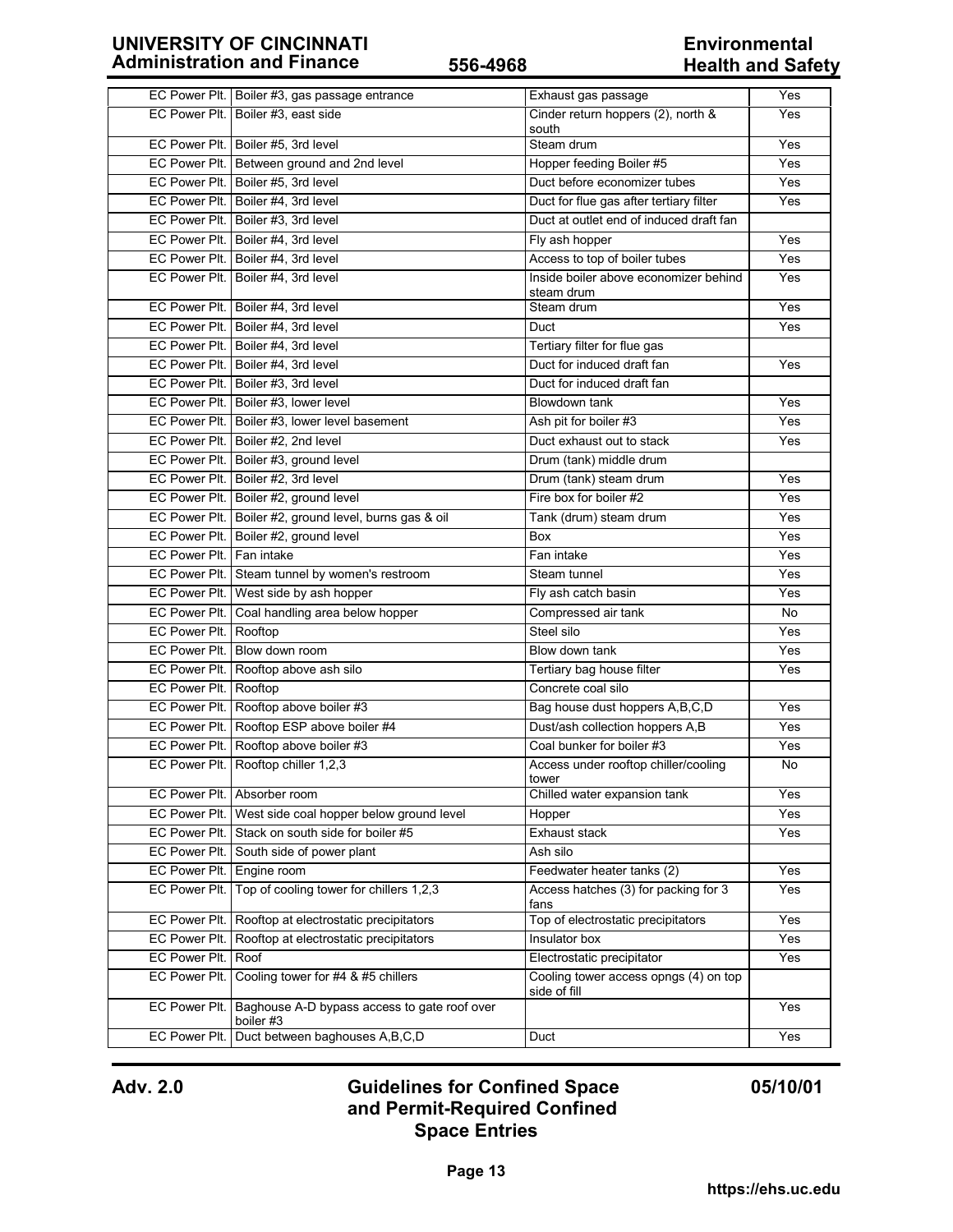|                    | EC Power Plt. Rooftop above boiler #3                  | Bag house top side                                                       | Yes |
|--------------------|--------------------------------------------------------|--------------------------------------------------------------------------|-----|
|                    | EC Power Plt. Rooftop of bag house                     | Exhaust duct above bag house<br>horizontal run                           | Yes |
| EC Power Plt. Silo |                                                        | Coal bag house (from other bldgs. list)                                  | Yes |
|                    | EC Power Plt. Baghouse, roof level, utility plant      | Coal dust (from other bldgs. list)                                       | Yes |
|                    | EC Power Plt. Tunnel from power plant to West Campus   | (from other bldgs. list)                                                 | No  |
|                    | WCUTL East side of Utilities                           | coal hopper                                                              | Yes |
|                    | WCUTL Pump room                                        | condensate tank                                                          | Yes |
|                    | WCUTL Under grate                                      | 6 damper for boiler #4                                                   | Yes |
|                    | WCUTL Outside east side of maint shed, beneath chiller | 50,000 gal. fuel oil tank                                                | Yes |
|                    | WCUTL Chiller plant                                    | Blow-down tank                                                           | Yes |
|                    | WCUTL Chiller plant                                    | Chilled water surge tanks (2)                                            | Yes |
|                    | WCUTL Chiller plant                                    | Air receiver tank                                                        | Yes |
|                    | WCUTL Chiller plant, SE corner, outside                | <b>Brine tank</b>                                                        | Yes |
|                    | WCUTL Steam plant boiler #1                            | Furnace (fire box)                                                       | Yes |
|                    | WCUTL Steam plant boiler #1                            | Cinder return pit                                                        | Yes |
|                    | WCUTL Steam plant boiler #1                            | Inside furnace B/N grate                                                 | Yes |
|                    | WCUTL Steam plant boiler #1                            | Mud drum                                                                 | Yes |
|                    | WCUTL Steam plant boiler #1                            | Mechanical collector, fly ash                                            | Yes |
|                    | WCUTL Steam plant                                      | Fly ash bin                                                              | Yes |
|                    | WCUTL Lower level, boiler #1                           | Ash pit                                                                  | Yes |
|                    | WCUTL Lower level (#1 basement) boiler #1              | Fly ash pits                                                             | Yes |
|                    | WCUTL   Heater room                                    | Heater tank                                                              | Yes |
|                    | WCUTL Upper level, boiler #1                           | Steam drum                                                               | Yes |
|                    | WCUTL Boiler #1, steam plant                           | Gas passage duct                                                         | Yes |
|                    | WCUTL   Heater room                                    | 2 Deaerator tanks                                                        | Yes |
|                    | WCUTL North end, west side of roof                     | 3 ash hoppers for #1 precipitator                                        | Yes |
| <b>WCUTL</b> Roof  |                                                        | #1 precipitator                                                          | Yes |
|                    | WCUTL Top of precipitator #1                           | Precipitator #1 doghouses (3)                                            | Yes |
|                    | WCUTL #1 Precipitator                                  | Inside top of precipitator #1                                            | Yes |
|                    | WCUTL NW corner of roof                                | Ash hopper for precipitator #4                                           | Yes |
|                    | WCUTL NW portion of roof                               | Precipitator #4 doghouses (3)                                            | Yes |
|                    | WCUTL N side ash silo                                  | Ash silo                                                                 | Yes |
| WCUTL Roof         |                                                        | #1 precipitator, outlet duct                                             | Yes |
|                    | WCUTL Flight conveyor room                             | Coal bunker                                                              | Yes |
|                    | WCUTL Top of coal silo                                 | Conveyor duct                                                            | Yes |
|                    | WCUTL Top of coal silo                                 | Coal silo                                                                | Yes |
| <b>WCUTL</b>       | SE rooftop                                             | Cooling tower 8-10                                                       |     |
| <b>WCUTL</b>       | Roof                                                   | Cooling tower top 1-7                                                    | Yes |
| <b>WCUTL</b>       | Ground level #2 boiler still in service                | Furnace combustion chamber, oil fired                                    | Yes |
| <b>WCUTL</b>       | Ground level #2 boiler                                 | Steam drum                                                               | Yes |
| <b>WCUTL</b>       | Steam plant, boiler #2 (gas)                           | Duct beneath boiler and economizer                                       | Yes |
| <b>WCUTL</b>       | Steam plant                                            | Exhaust duct above economizer                                            | Yes |
| <b>WCUTL</b>       | Steam plant, boiler #3 (not in service)                | Furnace combustion chamber                                               | Yes |
| <b>WCUTL</b>       | Steam plant, boiler #3                                 | Under grate in firebox (combustion                                       | Yes |
|                    |                                                        | chamber)                                                                 |     |
| <b>WCUTL</b>       | Steam plant, boiler #3, basement                       | Ash pit                                                                  | Yes |
| <b>WCUTL</b>       |                                                        | Mud drum                                                                 |     |
| <b>WCUTL</b>       | Steam plant, upper deck                                | Return duct #4 precip., riser from<br>precip. to upper deck inside bldg. |     |
| <b>WCUTL</b>       | Steam plant                                            | Steam drums (3), center, front, & back                                   | Yes |